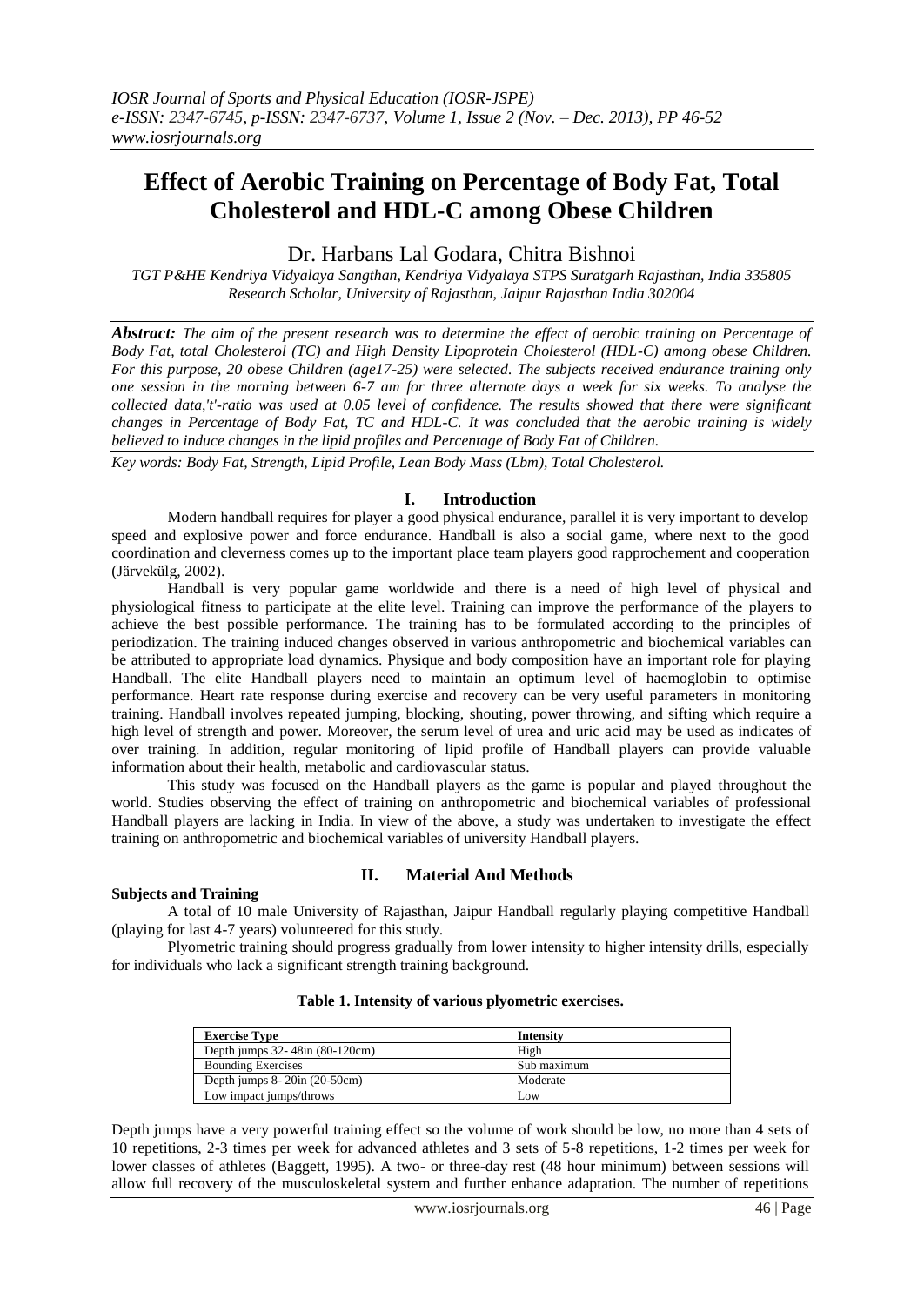and sets vary depending upon the intensity of the drill. As a rule, a low intensity exercise requires more repetitions. An exercise with a higher degree of difficulty requires fewer repetitions (Brittenham, 1995).

#### **The sample of subjects**

The plyometric training program was applied during 16 week period where was attended ten University of Rajasthan, Jaipur university handball players. Their mean ( $\pm$ SD1) age, height and mass were 15.5  $\pm$  2.03 years, 173.9  $\pm$  9.7 cm and 65.3  $\pm$  10.34 kg, respectively (the players characteristics are given in Table 2). They all had four practical trainings and two gym workout trainings sessions a week, and the sessions lasted 60 to 90 minutes. The training sessions were followed 3 days/week, according to the requirement of the game and competitive demand after warming-up, the resting period between exercises series was one minute.

| <b>Table 2.</b> Descriptive data of the player s characteristics |                  |               |  |
|------------------------------------------------------------------|------------------|---------------|--|
| Age (y)                                                          | Height (cm)      | Weight (kg)   |  |
| $17.0 + 1.25$                                                    | $182.0 \pm 6.32$ | $73.7 + 4.71$ |  |

<span id="page-1-0"></span>

| <b>Table 2.</b> Descriptive data of the player's characteristics |  |
|------------------------------------------------------------------|--|
|------------------------------------------------------------------|--|

The training schedule, type of training, volume and intensity is shown in Table [1](#page-1-0). The training programme, tests and measurements were conducted according to the standard procedures, having established reliability and validity, adopted by various researchers. Thus the training programme, tests and measurements used were valid. The selected anthropometric and biochemical variables were measured in the laboratory at the beginning of the training (baseline data, BD) and at the end of training Phase. Each test was scheduled at the same time of day  $(\pm 1$  hour) in order to minimize the effect of diurnal variation. The subjects were informed about the possible complications of the study and gave their consent.

#### **General training schedule for the University handball players**. **Procedures**

The players had six trainings per week, and three of them had included plyometric training. Training duration was 90 minutes. Prior to each training session, all subjects participated in a 10 minute warm-up period which included jogging at a self-selected comfortable pace followed by calisthenics. After warming-up session players performed plyometric training and after finishing starts with their usual training. All athletes have got instructions how to make exercises correctly before starting plyometric program.

| Day             | <b>Number</b> | <b>Exercise</b>         |  |
|-----------------|---------------|-------------------------|--|
|                 | $2 \times 10$ | Squat Jumps             |  |
|                 | $2 \times 10$ | Lateral Box Push Offs   |  |
| <b>Monday</b>   | 2 x 15        | <b>Overhead Throws</b>  |  |
|                 | $2 \times 10$ | Split Squat Jumps       |  |
|                 | 2 x 15        | Power Drop              |  |
|                 | 2 x 10        | Depth Jumps             |  |
|                 | $2 \times 10$ | Squat Jumps             |  |
|                 | $2 \times 10$ | Lateral Hurdle Jumps    |  |
| Wednesday       | 2 x 15        | <b>Overhead Throws</b>  |  |
|                 | $2 \times 10$ | Split Squat Jumps       |  |
|                 | $2 \times 10$ | Plyometric Push-Ups     |  |
|                 | 2 x 10        | Single Leg Lateral Hops |  |
|                 | $2 \times 10$ | Squat Jumps             |  |
|                 | $2 \times 10$ | Lateral Box Push Offs   |  |
| <b>Saturday</b> | 2 x 15        | <b>Overhead Throws</b>  |  |
|                 | $2 \times 10$ | Split Squat Jumps       |  |
|                 | 2 x 15        | Power Drop              |  |
|                 | $2 \times 10$ | Depth Jumps             |  |

#### **Table 3.** Plyometric training exercises program.

#### Testing procedures

All players participated in three control testing. First measuring was before plyometric training session in July 2013(Base Line data BD). Second testing was after four weeks plyometric training streak in August 2013(pre training programme data PT) and last control measuring has taken 16 weeks after first testing in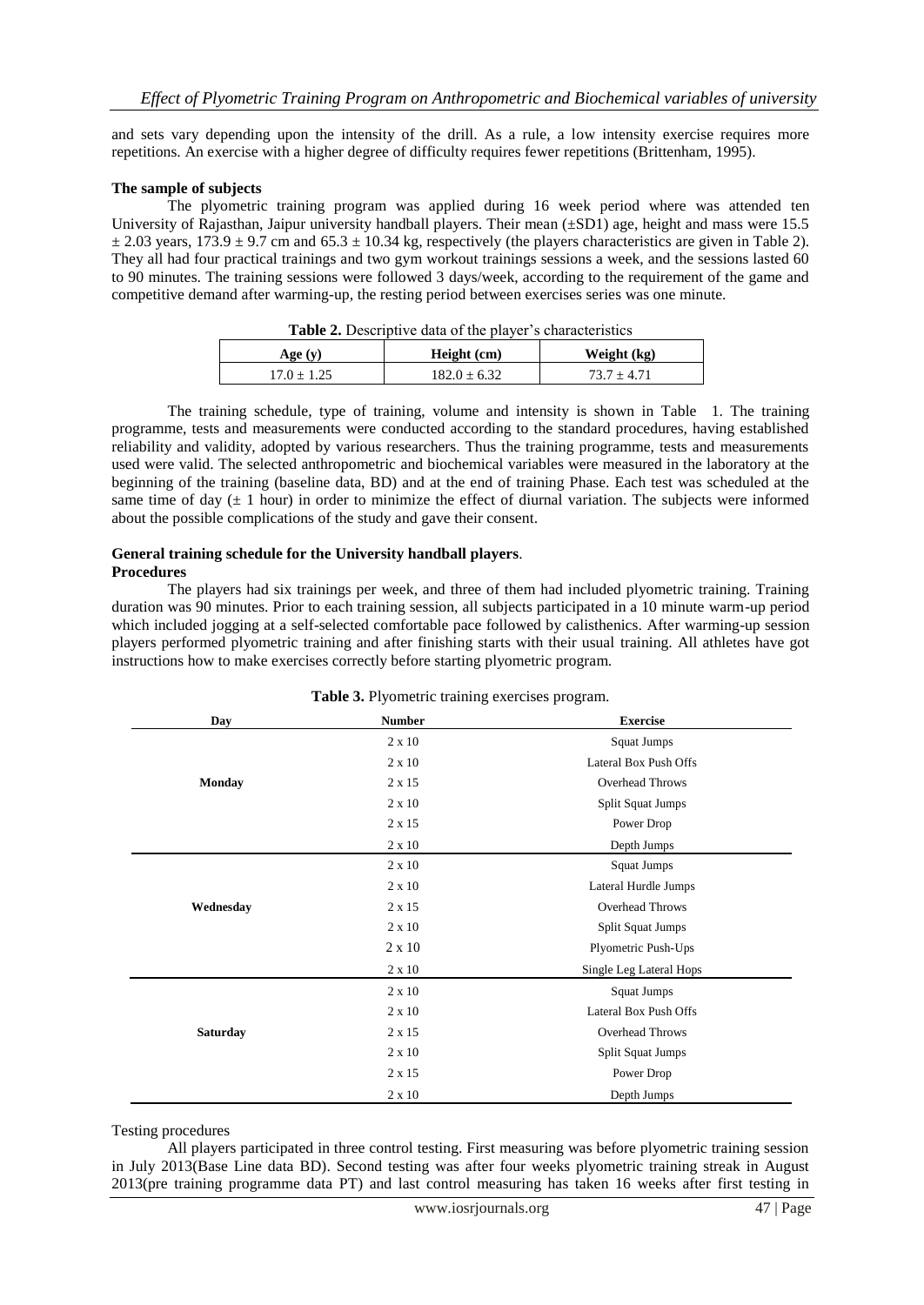October 2013(after training programme AT) .

- 1. Standing long jump.
- 2. Depth leap long jump.
- 3. Medicine ball throws up in 10 seconds.
- 4. Medicine ball overhead throws forward against the wall in 10 seconds.
- 5. Maximal vertical jumps to the maximal height in 10 seconds.
- 6. Maximal vertical jump height.

#### **Measurement of Anthropometric Variables**

Body mass was measured with an accurately calibrated electronic scale (Seca Alpha 770, UK) to the nearest 0.1 kg, and the stature with a stadiometer (Seca 220, UK) recorded to the nearest 0.5 cm (Jonson & Nelson, 1996). Body density (BD) was estimated from the sum of the skin-folds based on the standard procedure (Durnin & Womersley, 1974) . The skin fold measurement was taken from four different sides of the body (biceps, triceps, sub-scapular and suprailiac) using the skin fold calliper on the right side of the body. The estimated percentage body fat was calculated using standard equation (Siri, 1956). Lean body mass (LBM) was calculated by subtracting fat mass from total body mass (Siri, 1956).

 $BD = 1.1620 - 0.0630 \log (biceps + triceps + subscapular + supraid.$ 

Body fat  $(\% ) = (495 /$  Body density)  $- 450$ 

Fat mass  $(kg) = [Body mass (kg) \times Body fat (%)] / 100$ 

LBM  $(kg)$  = Body mass – Fat mass

#### **Measurement of Back and grip Strength**

<span id="page-2-0"></span>The back and grip dynamometers (Senoh, Japan) were used to record the strength of the back and grip muscles following a standard method (Jonson & Nelson, 1996). For measurements of back strength, one hand of the subject gripped over and the other under the bar. The hands were spread to the width of shoulders. The trunk was flexed only slightly forward (10°-15°) at the hip joints. The body weight was balanced on the feet, which were placed about 15 cm apart. The knees were kept straight throughout the lift. The lift was performed steadily upwards, without jerking. The subjects were not allowed to lean backwards on the heels. It was ensured that the back was almost straight at the end of the lift. For measurement of grip strength the dryness of the hand and the instrument were ensured. The tester set the pointer to zero and placed the dynamometer in the subject's hand, with the dial against the palm and the larger (concave) pressing edge in the "heel" of the palm. The afterure and positioning of the subjects tested were according to the standard method (Jonson & Nelson, 1996). The data was obtained with the elbow at 90° flexion, shoulder at 0° flexion and wrist between 0° and 15° of ulnar and radial deviation. The subject squeezed sharply and steadily as much as possible, making certain that no part of the arm touched the body. For both back and grip strength test three trials were allowed with an interval of two minutes. The test was repeated in case any other deviation from proper procedure was noted. The highest reading of the three trials was recorded in kilograms.

#### **Measurement of Biochemical Variables**

A 5 ml of venous blood was drawn from an antecubital vein after a 12 hrs fast and 24 hrs after the last bout of exercise for subsequent determination of hemoglobin (Hb), serum urea, serum uric acid, total cholesterol (TC), triglycerol (TG), high density lipoprotein-cholesterol (HDL-C) and low density lipoproteincholesterol (LDL-C). Haemoglobin was measured using Cyanmethaemoglobin method (Mukharjee, 1997). Serum urea (Wybenga et al., 1971) and uric acid (Martinek, 1970) were determined calorimetrically using standard procedure. Serum triglycerol (Schettler & Nussei, 1975), serum total cholesterol (Wybenga, et al., 1970) and HDL-C (Wybenga, et al., 1970) were determined by enzymatic method. LDL-C was indirectly assessed following standard equation (Friedewald et al., 1972).

#### **Statistical analysis**

All the values of anthropometric and biochemical variables were expressed as mean and standard deviation (SD). One Way Analysis of Variance (ANOVA) followed by multiple comparison tests was performed, to find out the significant difference in selected anthropometric and biochemical variables measured before and after the training. In each case the significant level was chosen at 0.05 levels. Accordingly, a statistical software package (SPSS) was used.

## **III. Results**

#### **Effect of training on body fat and LBM of Indian University handball players**

A significant (P<0.05) reduction in percent body fat was noted among the Handball players when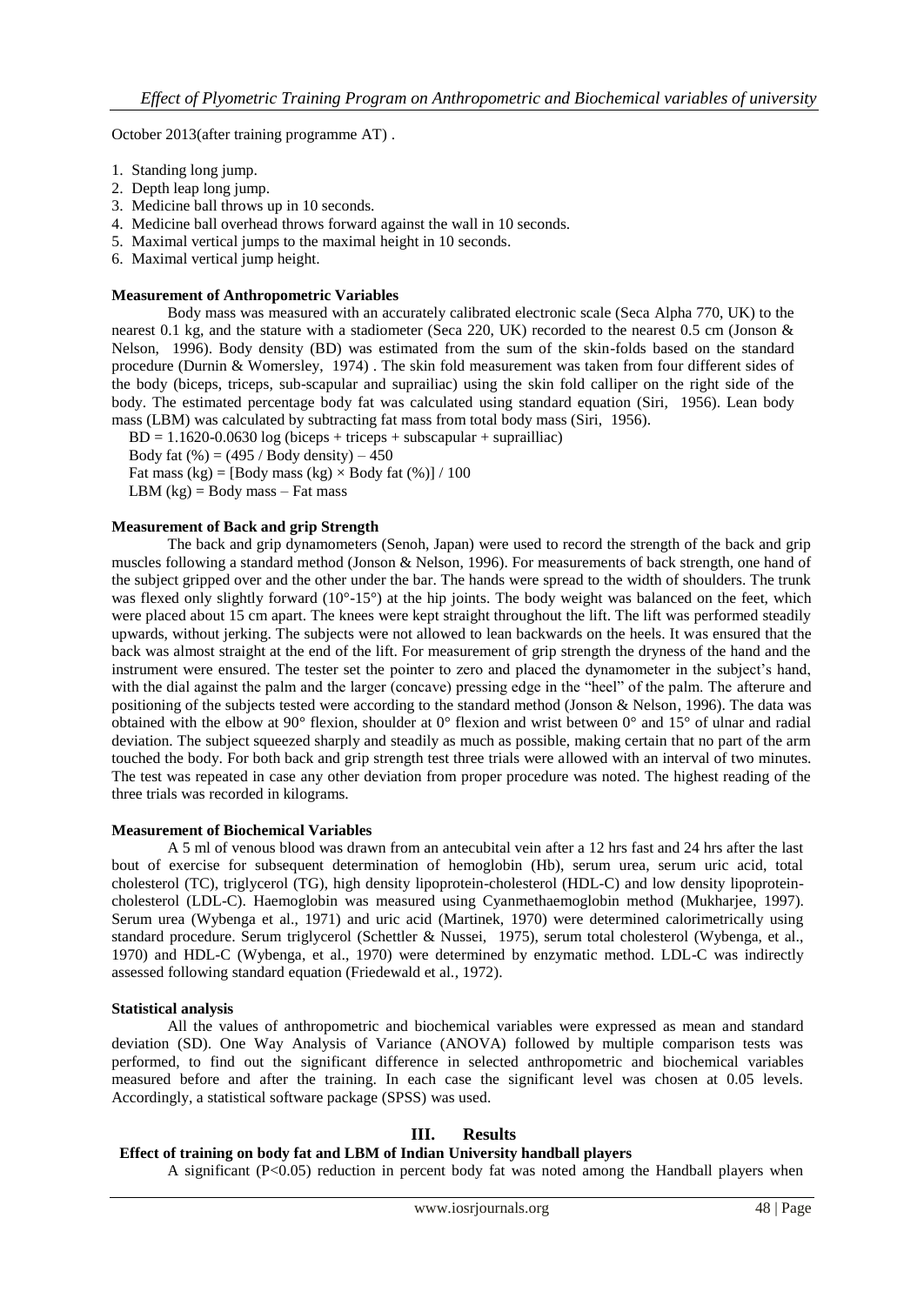comparing base line data with that of the pre training period and after training period. However, when comparing body fat of pre training period with that of the pre training period no significant change was noted among the players. Further, no significant difference was observed in body mass and LBM of the Handball players after the training programme (Tabl[e 4](#page-2-0)).

| <b>Parameters</b>      | BD             | PТ                    | AT                |
|------------------------|----------------|-----------------------|-------------------|
| <b>Body Mass</b> (kg)  | $67.2 + 4.0$   | $66.9^{NS}$<br>$+4.9$ | $66.7^{NS}$ + 4.9 |
| <b>Body Fat</b> $(\%)$ | $13.8 \pm 1.6$ | $12.4* \pm 1.5$       | $11.8* \pm 1.2$   |
| <b>LBM</b> $(kg)$      | $57.6 + 4.2$   | $58.4^{NS}$<br>$+3.6$ | $58.4^{NS} + 4.7$ |

**Table 5.** Effect of Training on Body Fat and Lean Body Mass of Indian University handball Players.

Note. Data presented as mean  $\pm$  SD; n=10; Computed using alpha = 0.05; \* when compared to BD, BD= base line data, PT= pre training, AP= After Training, NS= not significant; LBM= lean body mass

Effect of training on biochemical variables of University handball players

A significant reduction (P<0.05) in haemoglobin level was noted in pre training and after training when compared to base line data of the Handball players. When comparing haemoglobin level of pre training with that of the after training no significant change was noted among the players. On the contrary, significant increase (P<0.05) in serum urea level was noted in pre training and after training when compared to base line data of the Handball players. Comparing serum urea level of pre training with the after training phase no significant change was noted among the players. Further, a significant increase (P<0.05) in HDL-C level was noted in pre training and after training when compared to base line data of the Handball players. When comparing HDL-C level of pre training with that of the after phase no significant change was noted among the players. On the other hand, significant reduction (P<0.05) in triglyceride and LDL-C levels was noted in the after phase when compared to base line data of the Handball players. However, when comparing base line data with pre training no significant change was noted in triglyceride and LDL-C levels. In addition, no significant change was noted in serum uric acid and total cholesterol levels of the players after the training (Tabl[e 5](#page-3-0)).

<span id="page-3-0"></span>

| Table 4. Effect of training on biochemical variables of University handball players. |                 |                     |                      |
|--------------------------------------------------------------------------------------|-----------------|---------------------|----------------------|
| <b>Parameters</b>                                                                    | <b>BD</b>       | <b>DTP</b>          | <b>ATP</b>           |
| $Hb$ (gm dl <sup>-1</sup> )                                                          | $14.7 \pm 0.5$  | $14.2* \pm 0.5$     | $14.2* \pm 0.3$      |
| <b>Urea</b> (mg $dl^{-1}$ )                                                          | $30.8 \pm 1.1$  | $32.8* \pm 2.0$     | $33.6* \pm 2.2$      |
| Uric Acid $(mg \, dl^{-1})$                                                          | $3.7 \pm 0.3$   | $3.7^{NS} \pm 0.4$  | $3.8^{NS} \pm 0.4$   |
| $TC$ (mg dl <sup>-1</sup> )                                                          | $154.4 \pm 4.6$ | $152.9^{NS} + 4.5$  | $152.1^{NS} \pm 4.8$ |
| $TG \text{ (mg d}l^{-1})$                                                            | $98.7 \pm 4.2$  | $97.4^{NS} + 4.2$   | $96.1* \pm 4.7$      |
| <b>HDL-C</b> (mg $dl^{-1}$ )                                                         | $39.4 \pm 3.2$  | $41.7* \pm 4.7$     | $42.0* \pm 4.1$      |
| <b>LDL-C</b> (mg $dl^{-1}$ )                                                         | $93.2 \pm 4.4$  | $91.4^{NS} \pm 4.1$ | $90.4* \pm 4.8$      |

Note. Data presented as mean  $\pm$  SD; n=10; Computed using alpha = 0.05; \* when compared to BD, BD= base line data, DTP= during training programme, ATP= after training programme, NS= not significant; Hb= haemoglobin, TC= total cholesterol, TG= triglyceride, HDL-C= high density lipoprotein cholesterol, LDL-C= low density lipoprotein cholesterol.

## **IV. Discussion**

Elite Handball players, in keeping with many other elite athletes, tend to be lean and muscular (Lidor & Ziv, 2010; Portal et al., 2010; Sheppard et al., 2009). In the present study, a significant (P<0.05) reduction in percent body fat was noted among the Handball players when comparing base line data with that of the preparatory and after training programmes. The reduction in body fat might be due to the fact that the sportsmen underwent high intensity and volume of training over a period of time, which resulted in lowering of body fat percentage. The possible reason of reduction of body fat was endurance training which increased greater utilization of fat for energetic (Carbuhn et al., [2010](#page-5-0); Malousaris et al., 2008). Therefore, it can be stated that Handball players can lose body fat more during pre trainingand after training programme of training. This might be due to intensive training and competition schedule. Before and after the season, during the interval most players have their fat content increased, presumably owing to reduced aerobic activity along with nutritional and behavioural changes (Carbuhn et al., [2010](#page-5-0); González-Ravé et al., [2011](#page-5-0)). Similar findings were reported by other researchers (Carbuhn et al., [2010](#page-5-0); González-Ravé et al., [2011](#page-5-0)). On the other hand, no significant difference was observed in body mass and LBM of the Handball players after the training programme. This might be due to improper optimization of the training load and/or short duration of the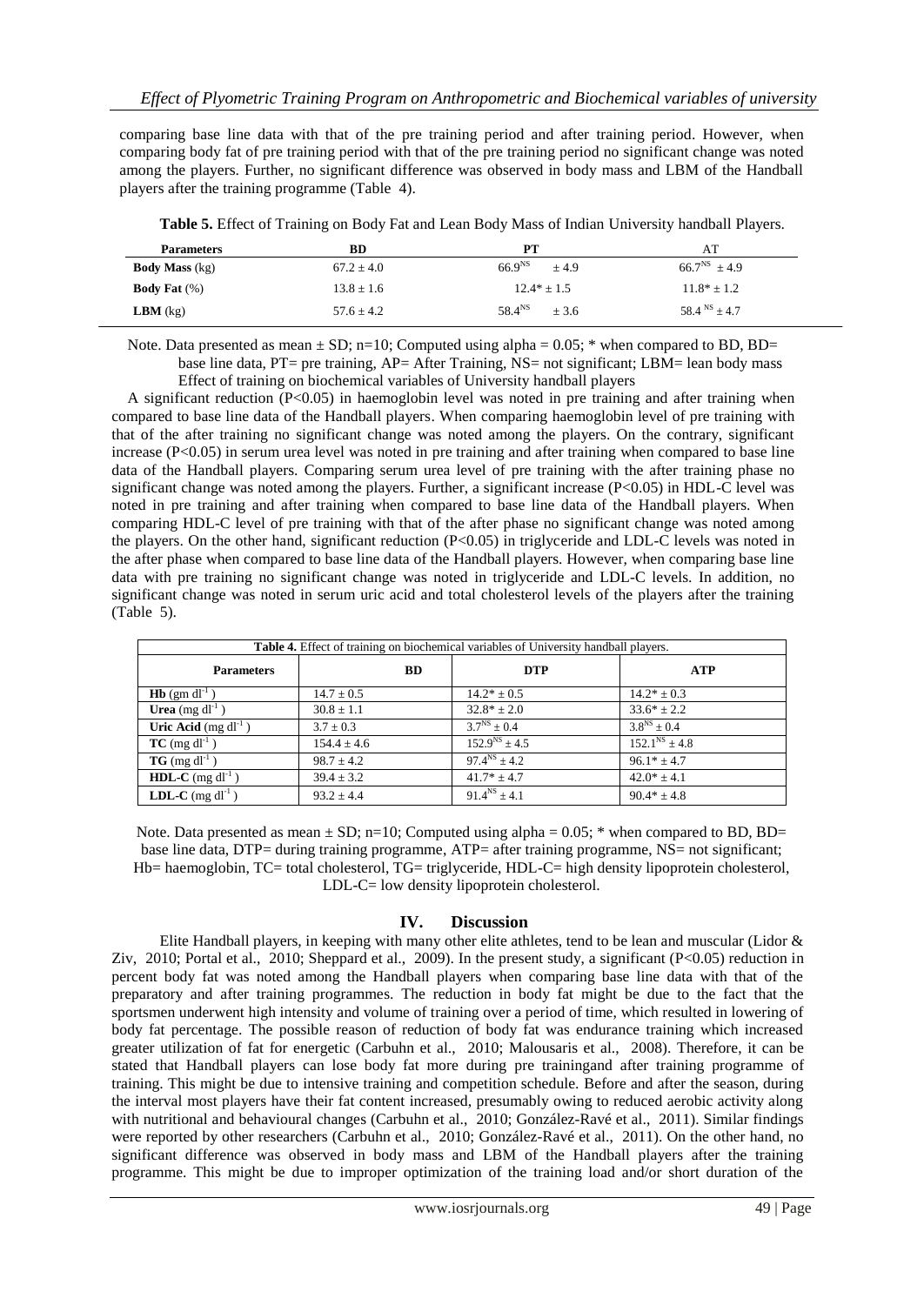training. It has been reported that short duration of training has no significant effect of body mass and LBM (Reilly, 1990) . Since Handball players, even at the highest levels, tend to have depots of body fat higher than optimal, it seems rational to advise the Handball players to keep their activity profile relatively high especially during the off-season with the aim to stay fit and to prevent increased body adiposity.

In the present study, a significant reduction (P<0.05) in hemoglobin level was noted in preparatory and after training programmes when compared to base line data of the Handball players. This might be due to the effect of training. The training load was gradually increased from base line to the pre training therefore, reduction in hemoglobin level was observed in this phase. Further, during the after training programme, training load along with the stress of competition was responsible for the declined in hemoglobin level. It can be suggested that the decline in hemoglobin level might be due to haemolysis (Fujitsuka et al., [2005](#page-5-0)). In addition, exercise training induced reduction in hemoglobin concentration also might be due to hemodilution which is a common physiological effect of endurance training also exist among the well trained athletes due to increased in plasma volume (Neumayr et al., 2005). Similar observations were reported by many researchers. Studies on professional athletes showed that hemoglobin values were higher at the beginning of the competition season, and then declined in well-trained athletes (Ostojic & Ahmetovic, 2008; Radjen et al., 2011).

Strength is the central component of a Handball training program (Marques et al., 2008, 2009; Sheppard et al., 2009). As vertical jumping and rapid movements are part of the game, therefore, strength is essential for match play (Kasbalis et al., 2005; Marques et al., 2008; Popadic Gacesa et al., 2009). A significant (P<0.05) increase in back strength and grip strength of right hand (GSR) were noted among the Handball players when comparing the base line data with that of the preparatory and after training programmes. In addition, significant increase (P<0.05) in grip strength of left hand (GSL) was noted among the Handball players when comparing the base line data with that of the after training programmes. This might be due to the effect of training. The changes in volume and intensity of training modules have shown significant improvement in anaerobic power and strength of the players. During pre training the volume of training was high, and an increase in strength and power training stimulus might be the reason behind the improvement in strength after training. Similar findings were noted by many researchers (Kasabalis et al., 2005; Häkkinen, [1993](#page-5-0); Marques et al., 2008; Newton et al., 2006). It has been seen that the application of the training programs using strength and power exercises would be particularly effective in improving performance (Burnham et al., [2010](#page-5-0); Gabbett, [2008](#page-5-0)).

The serum urea and uric acid level has been considered as an indicator of overtraining and protein catabolism (Kargotich et al., [2007](#page-5-0); Urhausen & Kindermann, 2002) . In this study, significant increase (P<0.05) in serum urea level was noted in preparatory and after training programmes when compared to base line data of the Handball players. The highest level of urea was noted in the after training programme when the training load and stress of competition was highest. The possible reason for the increased urea level might be due to increase in training stimulus and increase breakdown of proteins. It is believed that a pronounced increase in the urea concentration indicates strong influence of a training session, whereas normalization of the urea level in blood is an index of time to perform subsequent strenuous training sessions (Urhausen & Kindermann, 2002). Similar observations have been reported by many researchers (Kargotich et al., [2007](#page-5-0); Neumayr et al., 2005) . However, no significant change was noted in serum uric acid levels of the players after the training. This might be due to improper optimization of the training load.

Lipids and lipoprotein profile indicate the cardiovascular and the metabolic status of the athlete (Kelley & Kelley, 2009; Popichev et al., 1997). In the present study, a significant increase ( $P<0.05$ ) in HDL-C level was noted in preparatory and after training programmes when compared to base line data of the Handball players. On the other hand, significant reduction (P<0.05) in triglyceride and LDL- C levels were noted in the after training programme when compared to base line data of the Handball players. As the training load and stress of competition increased from pre-training period to pre trainingand after training programme, the level of triglyceride and LDL-C were decreased where as the level of HDL-C increased gradually. These changes might be due to training. The possible reason for the reduction in triglyceride and LDL-C; and elevation in HDL-C was that exercise especially, endurance exercise which increased metabolism and utilization of blood lipids and lipoprotein for energy production (Altena et al., [2006](#page-5-0); Kelley & Kelley, 2009; Popichev et al., 1997). However, no significant change was noted in total cholesterol level of the players after the training programme. This might be due to improper optimization of the training load. Our findings are in conformity with the observations of other researchers in their recent studies. Cross-sectional studies also reported an increase in HDL-C level and decrease in triglyceride level after exercise (Kelley & Kelley, 2009). A recent study showed significant increase in HDL-C level and decrease in LDL-C level, with no change in triglyceride after 9 weeks of training (Degoutte et al., [2006](#page-5-0)). Another study reported that 4 weeks of aerobic exercise training significantly decreased the levels of total cholesterol, LDL-C, and increased HDL-C (Altena et al.[, 2006](#page-5-0)).

## **V. Conclusions**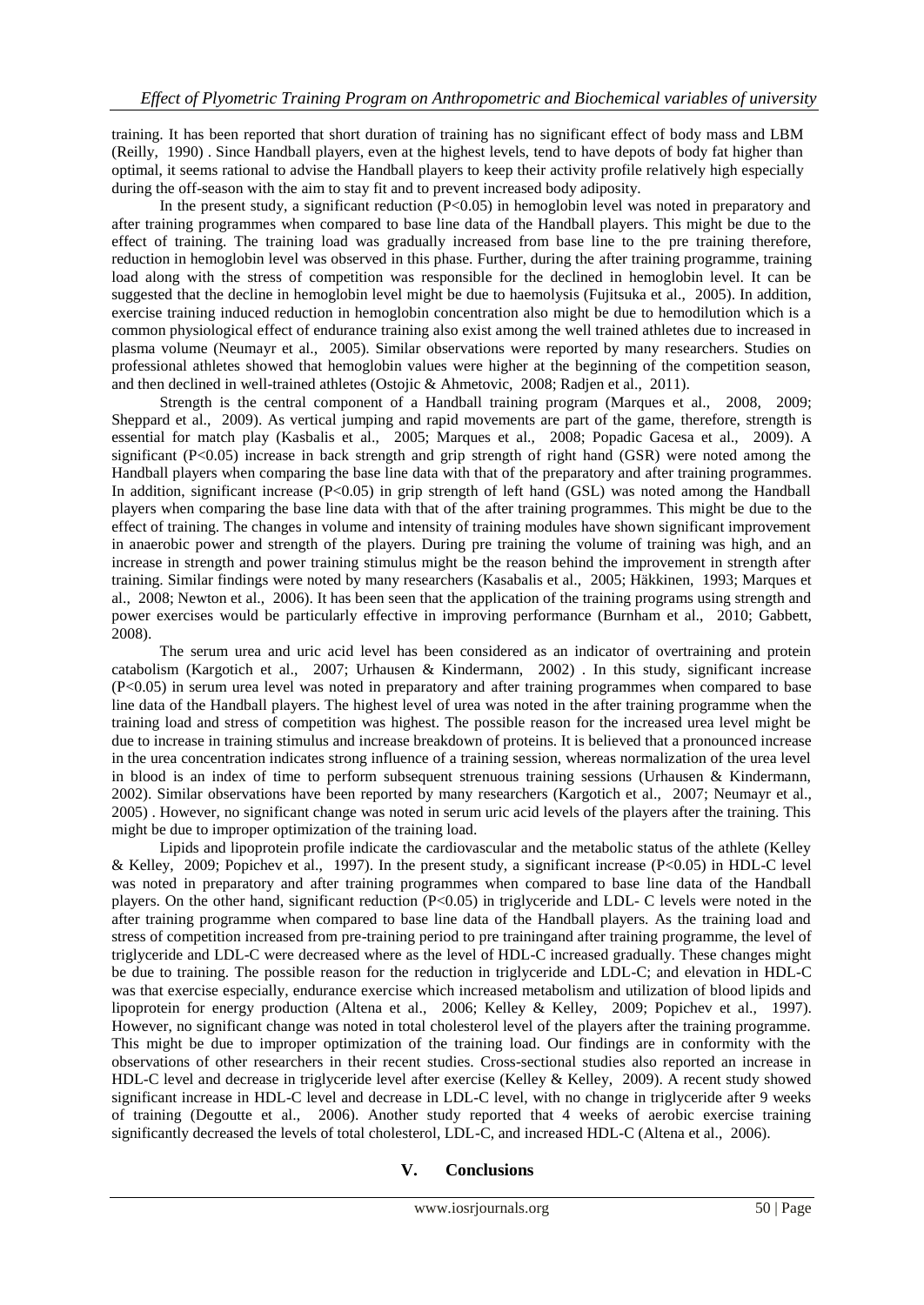These changes are due to training as well as due to participating in an increasing number of competitions. A specific Handball training programme with the structure and loads described in this study is effective of improving body composition and strength parameters. The training induced changes in anthropometric variables have indirect effect on biochemical variables such as hemoglobin, serum urea and uric acid, lipids and lipoproteins profiles of the Handball players. Regular monitoring of the biochemical variables of the Handball players is essential to optimize their general health, metabolic and cardiovascular status which has direct relation with their performance. The unique profile should be taken into consideration while administering training to the Handball players. It was recommended that a careful selection of anthropometric and biochemical variable should be made when assessing the abilities of adolescent Handball players.

#### **Acknowledgement**

<span id="page-5-0"></span>The author sincerely and wholeheartedly acknowledges the contribution of Indian Handball players, the Handball coaches and the colleagues in the laboratory, without whose help the present study would have been very difficult to carry out.

#### **References**

- **[1].** Al-Hazzaa HM, Sulaiman MA, Al-Matar AJ, et al. Cardiorespiratory fitness, physical activity patterns and coronary risk factors in preadolescent boys. Int J Sports Med 1994; 15 (5): 267–72.
- [2]. ALTENA TS, MICHAELSON JL, BALL SD, GUILFORD BL, THOMAS TR. Lipoprotein subfraction changes after continuous or intermittent exercise training. Medicine Science Sports and Exercise. 2006; 38:367-372. doi: [10.1249/01.mss.0000185088.33669.fd](http://dx.doi.org/10.1249/01.mss.0000185088.33669.fd) [ Back to text]
- [3]. ASTRAND PO, RODHAL K. Textbook of work physiology. New York: McGraw-Hill. 1986. BOMPA TO. Periodization training for sports. Champaign, IL: Human Kinetics. 1999.
- [4]. Atomi Y, Kuroda Y, Asami T, et al. HDL2-cholesterol of children (10 to 12 years of age) related to  $VO_{2max}$ , body fat, and sex. In: Rutenfranz J, Mocellin R, Klimt F, editors. Children and exercise XII. Champaign (IL): Human Kinetics, 1986: 167–72.
- [5]. BURNHAM TR, RUUD JD, MCGOWAN R. Bench press training program with attached chains for female volleyball and basketball athletes. Perceptual Motor Skills. 2010; 110:61-68. doi:
- [6]. CARBUHN AF, FERNANDEZ TE, BRAGG AF, GREEN JS, CROUSE SF. Sport and training influence bone and body composition in women collegiate athletes. The Journal of Strength and Conditioning Research. 2010; 24:1710-1717.
- [7]. DEGOUTTE F, JOUANEL P, BEGUE RJ, COLOMBIER M, LAC G, PEQUIGNOT JM. ET AL. Food restriction, performance, biochemical, psychological, and endocrine changes in judo athletes. International Journal Sports of Medicine. 2006; 27:9-18.
- [8]. DURNIN JVGA, WOMERSLEY J. Body fat assessed from total body density and its estimation from skin fold thickness: measurements on 481 men and women from 16 to 72 years. British Journal of Nutrition. 1974; 32:77-97.
- [9]. FRIEDEWALD WT, LEVY RI, FREDRICKSON DS. Estimation of the concentration of low density lipoprotein cholesterol in plasma without use of the preparative ultracentrifuge. Clinical Chemistry. 1972; 18:499-501.
- [10]. FUJITSUKA S, KOIKE Y, ISOZAKI A, NOMURA Y. Effect of 12 weeks of strenuous physical training on hematological changes. Military Medicine. 2005; 170:590-594.
- [11]. GABBETT TJ. Do skill-based conditioning games offer a specific training stimulus for junior elite volleyball players? The Journal of Strength and Conditioning Research. 2008; 22:509-517.
- [12]. GONZÁLEZ-RAVÉ JM, ARIJA A, CLEMENTE-SUAREZ V. Seasonal changes in jump performance and body composition in women volleyball players. The Journal of Strength and Conditioning Research. 2011; 25:1492-1501.
- [13]. HÄKKINEN K. Changes in physical fitness profile in female volleyball players during the competitive season. The Journal of Sports Medicine and Physical Fitness. 1993; 33:223-232.
- [14]. Hofman A, Walter HJ. The association between physical fitness and cardiovascular disease risk in children in a five-year follow-up study. Int J Epidemiol 1989; 18 (4): 830–5.
- [15]. INBAR O, BAR-OR O, SKINNER J. S. The Wingate anaerobic test. Champaign IL: Human Kinetics. 1996.
- [16]. JONSON BL, NELSON JK. Practical measurements for evaluation in physical education. London: Macmillan Publishing Co. 1996.
- [17]. KARGOTICH S, KEAST D, GOODMAN C, BHAGAT CI, JOSKE DJ, DAWSON B. et al. Monitoring 6 weeks of progressive endurance training with plasma glutamine. International Journal Sports and Medicine. 2007; 28:211-216.
- [18]. KASABALIS A, DOUDA H, TOKMAKIDIS SP. Relationship between anaerobic power and jumping of selected male volleyball players of different ages. Perceptual Motor Skills. 2005; 100:607-614.
- [19]. KELLEY GA, KELLEY KS. Impact of progressive resistance training on lipids and lipoproteins in adults: a meta-analysis of randomized controlled trials. Pre Med. 2009; 48:9-19.
- [20]. KNEFFEL Z. Morphological and functional characteristics of the left ventricle in athletes of various ages, and performing at various levels. Orv Hetil. 2008; 149:1085-1094.
- [21]. Kwee A, Wilmore JH. Cardiorespiratory fitness and risk factors for coronary artery disease in 8- to 15-year-old boys. Pediatr Exerc Sci 1990; 2: 372–83.
- [22]. LIDOR R, ZIV G. Physical characteristics and physiological attributes of adolescent volleyball players-a review. Pediatrics Exercise Science. 2010; 22:114-134.
- [23]. Mácek M, Bell D, Rutenfranz J, et al. A comparison of coronary risk factors in groups of trained and untrained adolescents. Eur J Appl Physiol 1989; 58: 577–82.
- [24]. MALOUSARIS GG, BERGELES NK, BARZOUKA KG, BAYIOS IA, NASSIS GP, KOSKOLOU MD. Somatotype, size and body composition of competitive female volleyball players. Journal Science Medicine of Sport. 2008; 11:337-344.
- [25]. MARQUES MC, TILLAAR R, VESCOVI JD, GONZÁLEZ-BADILLO JJ. Changes in strength and power performance in elite senior female professional volleyball players during the in-season: a case study. The Journal of Strength and Conditioning Research. 2008; 22:1147-1155.
- [26]. MARQUES MC, VAN DEN TILLAAR R, GABBETT TJ, REIS VM, GONZÁLEZ-BADILLO JJ. Physical fitness qualities of professional volleyball players: determination of positional differences. The Journal of Strength and Conditioning Research. 2009; 23:1106-1111.
- [27]. MARTINEK RG. Review of methods for determining inorganic phosphorus in biological fluids. The American Journal of Medical